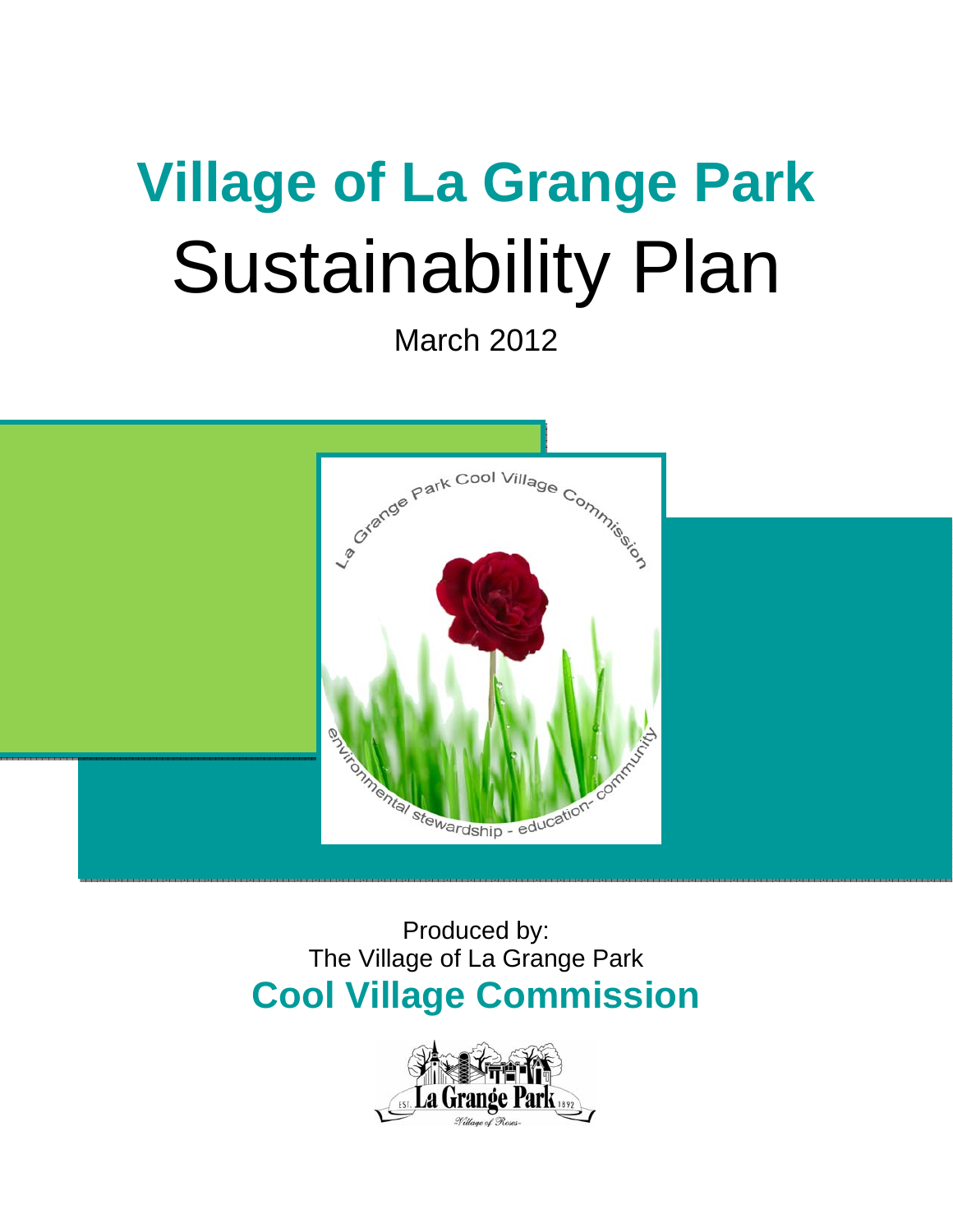#### **VILLAGE OF LA GRANGE PARK SUSTAINABILTY PLAN Approved March 27, 2012**

# **TABLE OF CONTENTS**

| Ι.          | <b>Sustainability</b>                                                 | $\mathbf{2}$ |
|-------------|-----------------------------------------------------------------------|--------------|
| Ш.          | <b>Introduction</b>                                                   |              |
| III.        | <b>Purpose</b>                                                        | 3            |
| IV.         | <b>Essential Background</b>                                           | 3            |
| $V_{\cdot}$ | History of Sustainable Actions Taken by the Village                   | 5            |
| VI.         | Responsibilities of the Cool Village Commission, and its Successors 6 |              |
| VII.        | <b>Actions taken by the Cool Village Commission</b>                   |              |
| VIII.       | <b>Carbon Emissions Inventory</b>                                     |              |
| IX.         | <b>Target Reduction of Green House Gas Emissions</b>                  | 8            |
| Х.          | Framework for the Village of La Grange Park Sustainable Strategies    | 8            |
| XI.         | <b>Strategic Decision Making Process</b>                              |              |
| XII.        | <b>Sustainability Plan Review</b>                                     | 11           |
| XIII.       | <b>Successor to the Cool Village Commission</b>                       | 11           |
| XIV.        | <b>Attachments</b>                                                    | $12 \,$      |
|             | a. 2009 Government Operations Greenhouse Gas Inventory                |              |
|             | b. 2009 Community-wide Greenhouse Gas Inventory                       |              |
|             |                                                                       |              |

**c. Cool Village Commission Charter Document** 

#### **Cool Village Commission**

Krista Grimm, Chair David Mrazek John Aikens Donna Twickler Ed Kram Sarah Cervak Joe Paris

Special Mention: Patty Rocco, Former Chair

With Special Thanks To: **The Village Board of Trustees**  James L. Discipio, Village Present Rimas Kozica Scott Mesick Marshall Seeder LaVelle Topps Patty Rocco Susan Storcel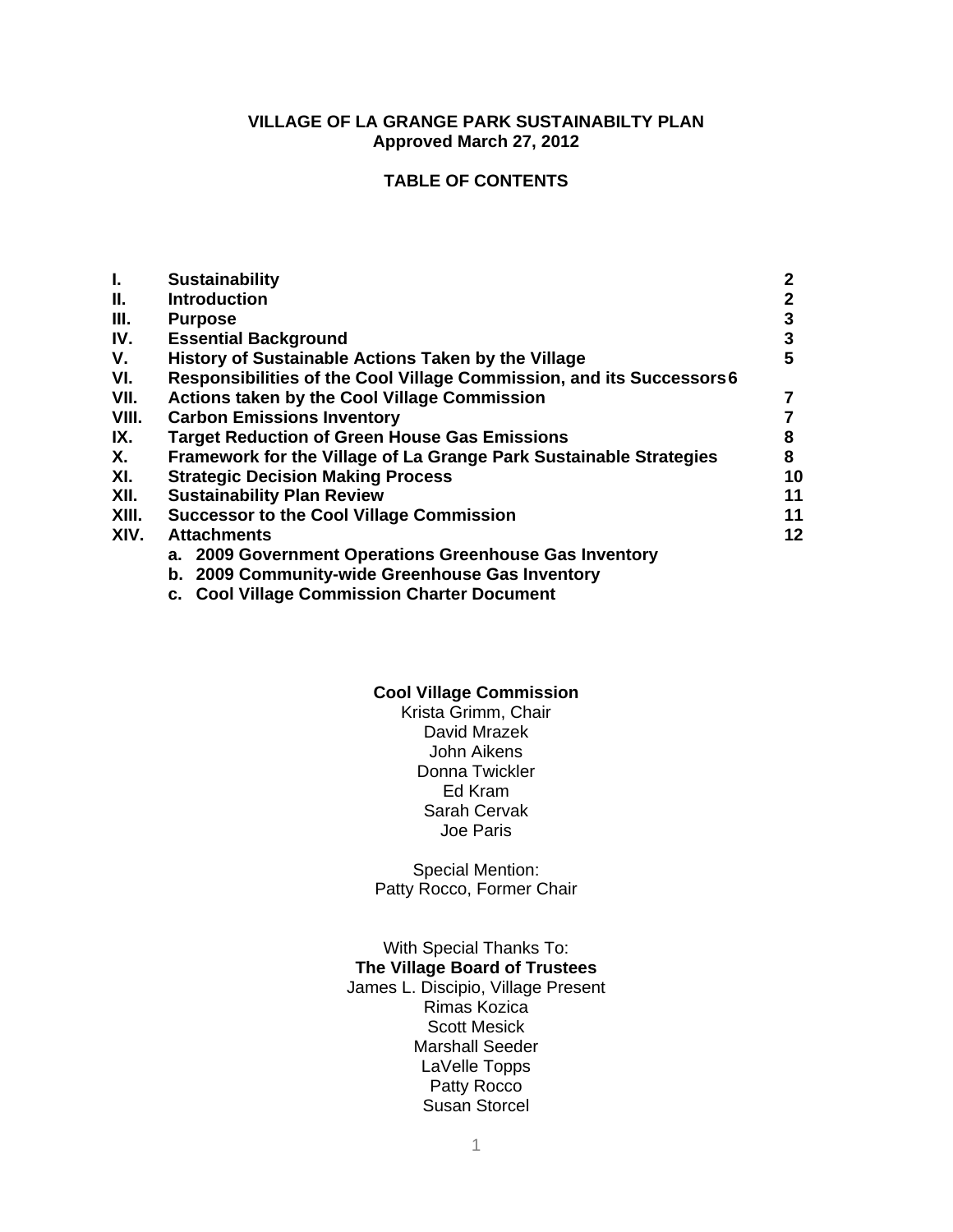#### **VILLAGE OF LA GRANGE PARK SUSTAINABILITY PLAN**

# **I. Sustainability**

Sustainability is a process of community stewardship that utilizes resources in the present without compromising the ability of future generations to meet their needs. A successful program can be implemented through more efficient use of natural resources (land, energy, water and materials), resulting in a measurable reduction of pollutant and greenhouse gasses, emissions and utilization costs.

# **II. Introduction**

The Village of La Grange Park has long responded to the desire of its residents to improve the local environment, thereby enhancing the ambiance of living and working within the Village and improving the health of its residents. Such activities have served to minimize Village government expenditures on energy, with a focus on long-term fiscal responsibility. The history of the Village of La Grange Park's sustainable actions is described in detail in Section V of this Sustainability Plan ("Plan").

In 2008, a group of La Grange Park residents formed the Cool Village Coalition to express their desire for the Village to take actions to address global climate change and otherwise improve the air, water, and other natural resources within the Village. The Village responded by creating a Subcommittee of the Village Board to study how the Village might respond to the request of the citizen group. The Subcommittee recommended the formation of an ad hoc advisory commission to create a sustainability plan and recommend additional actions for consideration of the Village Board. On October 27, 2009, the charter ("CVC Charter") authorizing the creation of the La Grange Park Cool Village Commission ("CVC") was adopted by the Village Board. One task in the CVC Charter was creation of this Plan.

Accordingly, numerous strategies are enumerated in Section X of this Plan that may be implemented by the Village government to improve and increase local sustainable practices. Over time, the need, ability, willingness, and goals of the Village and its residents will evolve. For example, the Village has adopted a model to track the annual greenhouse gases emitted by the community. Trend data from the model may suggest certain types of programs and actions that will maximize the reduction of emissions. Therefore, a process for adoption of sustainable practices and decision making is set forth in Section XI of this Plan. This will allow for the focus of energy and resources on the highest priority activities.

# **III. Purpose**

The purpose of this plan is encapsulated in the CVC Charter, clearly stating the Village Board's intent:

To educate and inform citizens and facilitate sustainable community practices that lead to a reduction of the community's carbon footprint while promoting water conservation and the improvement of air, climate and water quality.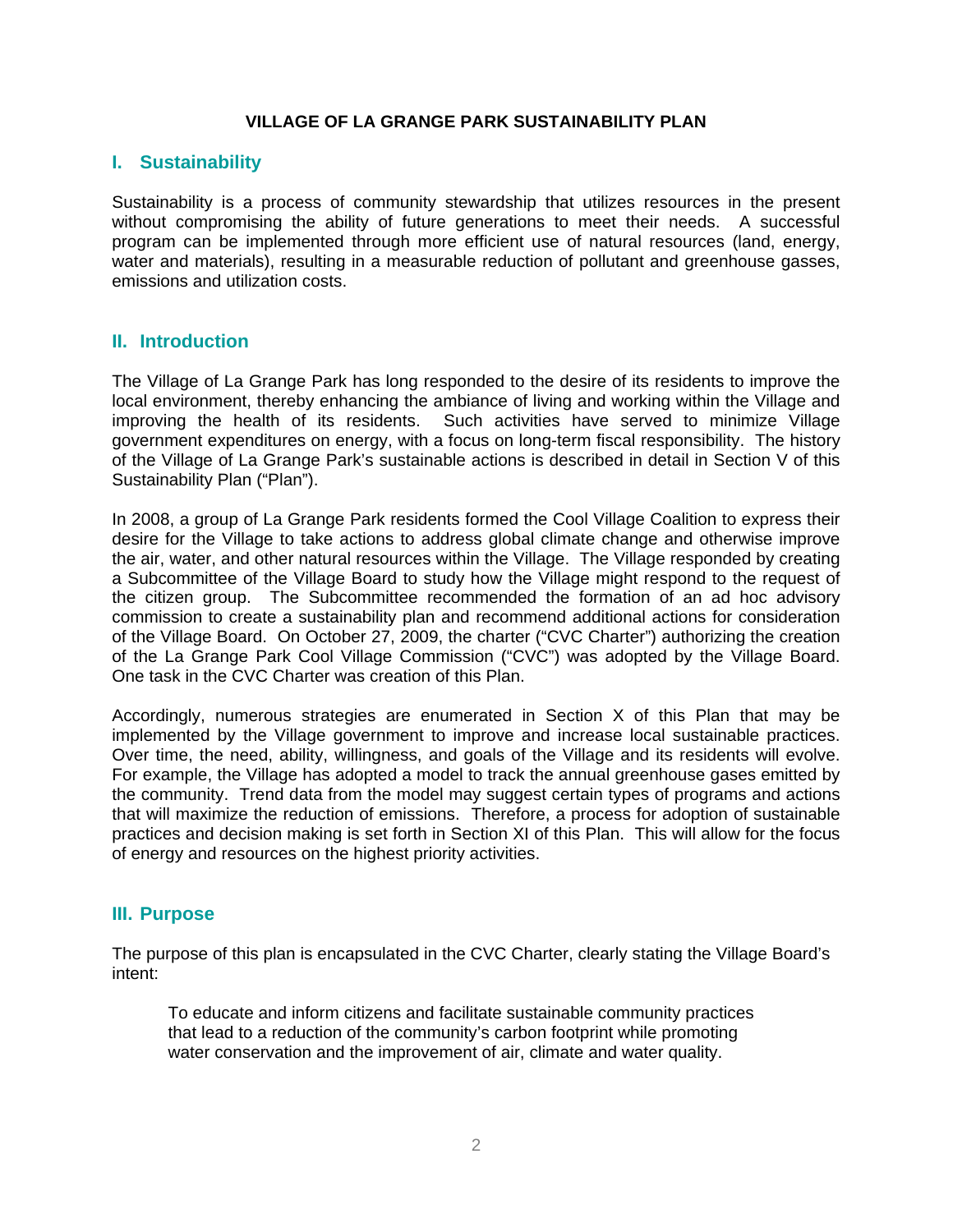The goal of this Plan is to establish a framework for future decision making by the Village government to make sustainable choices, thereby enhancing the quality of life of Village residents and making the Village of La Grange Park an even better place to live, work and play.

The practices of the Village government and its residents have a substantial impact on the local environment. For example, in regards to water quality, the use of permeable paving materials, the design of gutters, and the use of rain barrels by households may reduce or prevent flooding in houses and streets after heavy rains. A multitude of potential actions may also impact the health and well-being of Village (and metropolitan area) residents. In regards to air quality, reducing the quantity of small-particulate emissions that are released into the air while cars idle can potentially improve the quality of the air breathed by Village residents, and in turn improve the health of the elderly and individuals with heart or respiratory ailments. Other potential actions may reduce the carbon emissions generated within the Village, contributing to benefits on a much larger scale.

# **IV. Essential Background**

In order to evaluate what works best for the Village of La Grange Park, it is essential to consider the history and characteristics of the community. The following background material provides basic context for determining appropriate actions.

# *Mission Statement*

The Village of La Grange Park adopted the following Mission Statement to provide a comprehensive vision for the operation of Village government:

The Village of La Grange Park is committed to providing its citizens effective and efficient government services in a fiscally responsible manner. The Village encourages cooperation among its staff, Board and other units of government in order to assess community needs and to determine the most effective manner in which to meet those needs. While committed to maintaining a professional and responsible atmosphere, the Village must weigh individual needs against community standards and resources and determine what is in the best interests of all its residents.

The scope of this Plan within the Village's Mission Statement is intended to address the operation of Village government and the voluntary participation of La Grange Park community, i.e., residents, business owners, land owners, and other community stakeholders.

# *Demographics*

The Village of La Grange Park, incorporated in 1892, is 17 miles west of downtown Chicago located in Cook County, Illinois, comprising of 1,408 acres. According to the 2010 Census, the Village has a population of 13,579. There are 5563 housing units, 3,593 (65%) being single owner family occupied. Approximately 28 acres are dedicated to commercial floor space and approximately 33 acres are used for industrial floor space. There are approximately 100 commercial establishments and 10 industrial establishments. There are six parks, comprised of 21.5 acres. There are five schools, 2 private and 3 public. There are 2 gas stations and 3 residential retirement communities.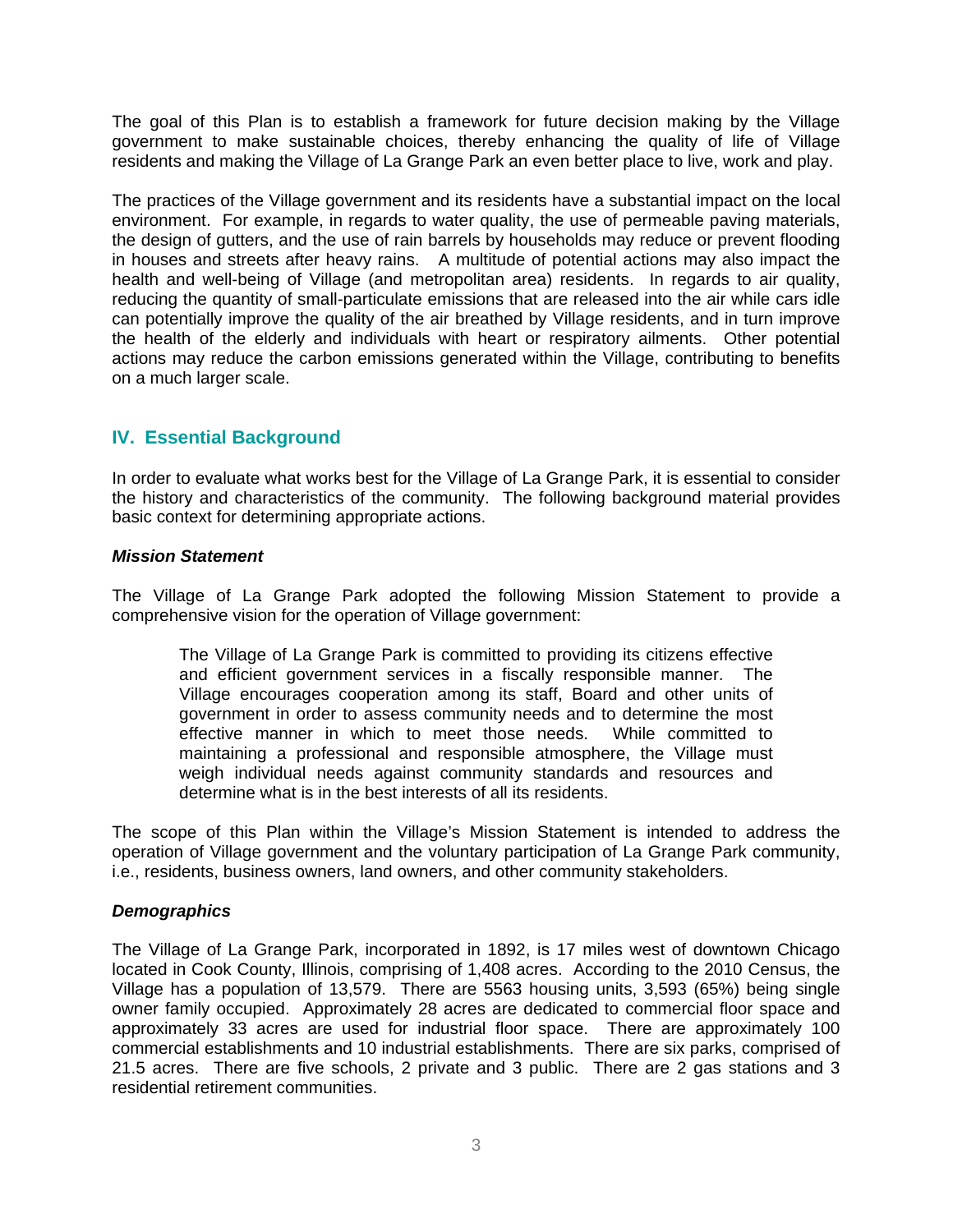# *Land Use*

|                                    | Acres | % of Total |
|------------------------------------|-------|------------|
| <b>Single Family Residential</b>   | 640   | 44.63      |
| <b>Two-family Residential</b>      | 13    | 00.90      |
| <b>Multi-Family Residential</b>    | 86    | 06.00      |
| <b>Total Residential</b>           | 739   | 51.53      |
| Commercial                         | 28    | 01.95      |
| Institutional (including cemetery) | 61    | 04.25      |
| Industrial                         | 33    | 02.30      |
| Vacant                             | 1     | 00.07      |
| <b>Forest Preserve</b>             | 238   | 16.60      |
| Parks and Recreation               | 24    | 01.67      |
| Road Right of Way                  | 292   | 20.37      |
| Rail Road Right of Way             | 18    | 01.26      |
| <b>Total Non-Residential</b>       | 695   | 48.47      |
| <b>Entire Village</b>              | 1,434 | 100.00%    |

#### *Location*

The Village is located between the junction of I-290/I-88 and the junction of l-55/I-294. US Routes 45 (La Grange Road and 34 (Ogden Avenue) provide direct access to both junctions and connect to the Village's two commercial nodes: the Village Market and  $31<sup>st</sup>$  Street Business Corridor. Metra operates two commuter rail stations in nearby La Grange that are within walking distance to many residents of La Grange Park. Pace also operates four express bus routes that travel through or adjacent to the Village limits. O'Hare and Midway Airports are less than 30 minutes away. Rail freight travels through the Village along the IHBR alignment, which parallels La Grange Road.

#### *Roads*

The Village maintains 38 miles of road. The roads are classified into three categories:

- 1) Arterial Roads: Arterials are intended to provide a high degree of mobility and function as the primary travel routes for vehicles entering, leaving, and passing through urban areas.
	- La Grange Road\*
	- $\bullet$  31<sup>st</sup> Street\*
	- Ogden Avenue\*
- 2) Collectors: The collector street system is designed to support the arterial network.
	- Maple Avenue\*
	- Brainard Avenue
	- Harding Avenue (east of Brainard Avenue)
	- Kemman Avenue
- *3)* Local Streets: The role of the local street system is to carry low volumes of traffic at slow speeds to provide for safe and convenient access to housing areas and other land uses.

\*Denotes State roads under IDOT's purview.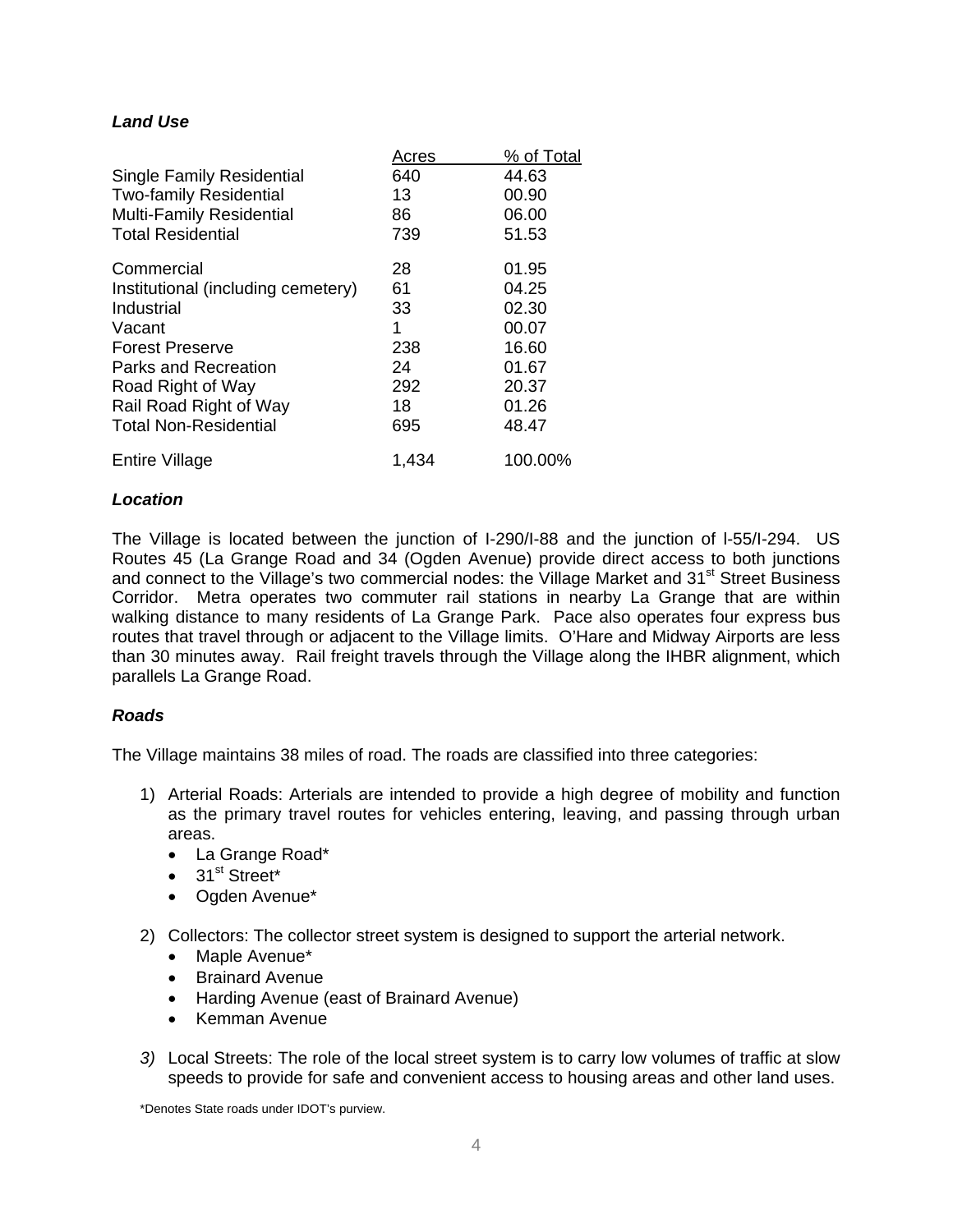# **V. History of Sustainable Actions Taken by the Village**

The Village of La Grange Park has a record of commitment to its environment, as evidenced by the following steps taken:

- The Village of La Grange Park has a long history of promoting and maintaining its urban forest and has been recognized as a Tree City USA by the National Arbor Day Foundation for 23 consecutive years.
- Chapter 95 of the La Grange Park, IL Code of Ordinances is dedicated to trees and shrubs. Trees provide shade for cooling in summer, release moisture into the air, help reduce flooding and erosion, and are a source of beauty from season to season over a lifetime.
- The Village has implemented the following programs to continually maintain its urban forest:
	- o Annual Tree Trimming Program: The Village's parkway tree population consists of approximately 6,000 trees of varying species and age, all of which require special attention from time to time. This process is thorough and takes into account the shape, size, location, and age of the entire tree.
	- o Tree Planting Program: This program is primarily a replacement program for fatally diseased trees or trees severely damaged by storms or ice.
	- o Annual Arbor Day Tree Planting Contest: Each year since 2004 the Village plants a tree in memory or in honor of a La Grange Park resident or group with the planting of a tree.
- Beginning in 1990, the Village began offering residents curbside recycling.
- In 2007, the Village signed onto the Greenest Region Compact for Metropolitan Chicago ("GRC"). The GRC, developed by the Metropolitan Mayor's Caucus, obliges its members to take action to improve the region's air, water and land, reduce greenhouse gases, minimize waste, and reduce energy consumption.
- In 2007, the Village installed a pilot solar street light, the first solar-powered street light in the state of Illinois. A permanent solar street light was installed in 2011.
- In 2009, the Village sought funding for a new LEED (Leadership in Energy and Environmental Design) Gold Public Works building. The proposed building would incorporate energy efficient technologies and practices conserving energy, while creating a healthier work environment.
- In October of 2009, the Village Board voted to establish the CVC. In January of 2010, the seven member CVC was formed and held its first meeting in February of 2010.
- In the winter of 2009, the Village purchased hybrid vehicles for the Police Department. The vehicles purchased replaced standard/conventional vehicles due for replacement.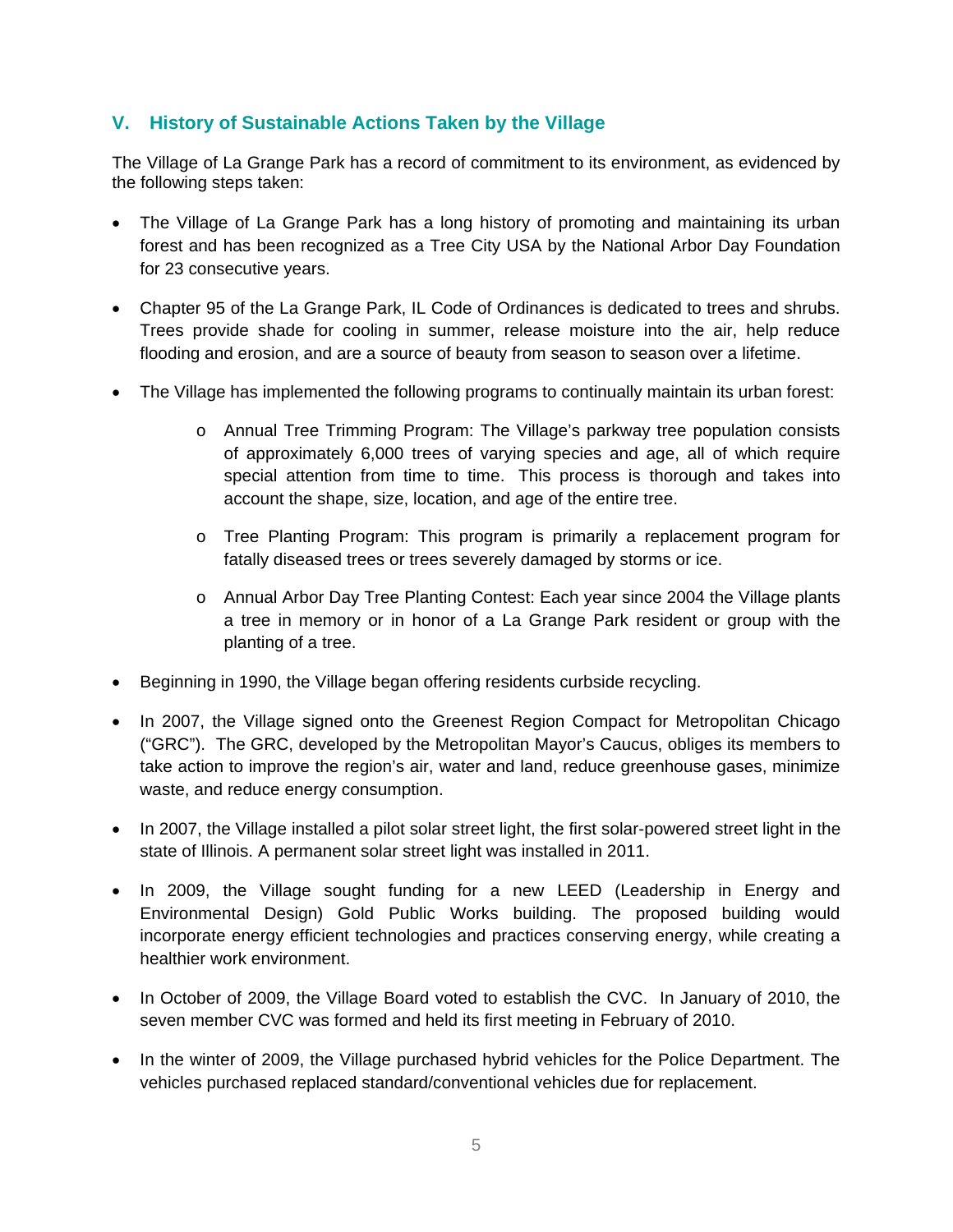- In February of 2010, the Village joined ICLEI Local Governments for Sustainability, an international association comprised of municipalities as well as national and regional local organizations worldwide who have made a commitment to sustainable development.
- In August of 2010, the Village received a grant for SEDAC (Illinois Smart Energy Design Assistance Center) to do an energy audit on the Public Works facility.
- In October of 2010, the Village instituted an annual Electronic Waste Recycling Day. Free CFL's were distributed to residents who participated in the inaugural E-Waste Recycling day.
- In April, 2011, the Village commenced participation as a collection site for the semiannual US Drug Enforcement Agency National Take Back Initiative for unwanted and unused pharmaceuticals.
- The Village continues to annually honor earth hour and earth day.

# **VI. Responsibilities of the Cool Village Commission, and its Successors**

The responsibilities of the CVC, and its Successors, are derived from the CVC Charter and in furtherance of the purpose and goals of the GRC. The following responsibilities are consistent with the purpose set forth in Section III of this Plan:

- Achieve the goals and objectives in this Plan.
- Evaluate and bring forth to the Village Board recommendations regarding membership to the U.S. Mayor Climate Protection Agreement and the Cool Cities Campaign.
- Provide technical assistance for conducting the Village's baseline carbon inventory.
- Provide technical assistance for monitoring the progress of this Plan and deliver corresponding reports to the Village Board.
- Review and recommend environmental goals and sustainability strategies.
- Develop educational information regarding this Plan and related activities.
- Assist the Village with the development and distribution of public service announcements.
- Provide public relations support to the Village for promoting this Plan and for any additional environmental sustainability initiatives adopted by the Village Board.
- Conduct public education and outreach programs under the direction of the Village Board.
- Recommend/Implement water strategies, including, but not limited to, promoting residential water conservation practices.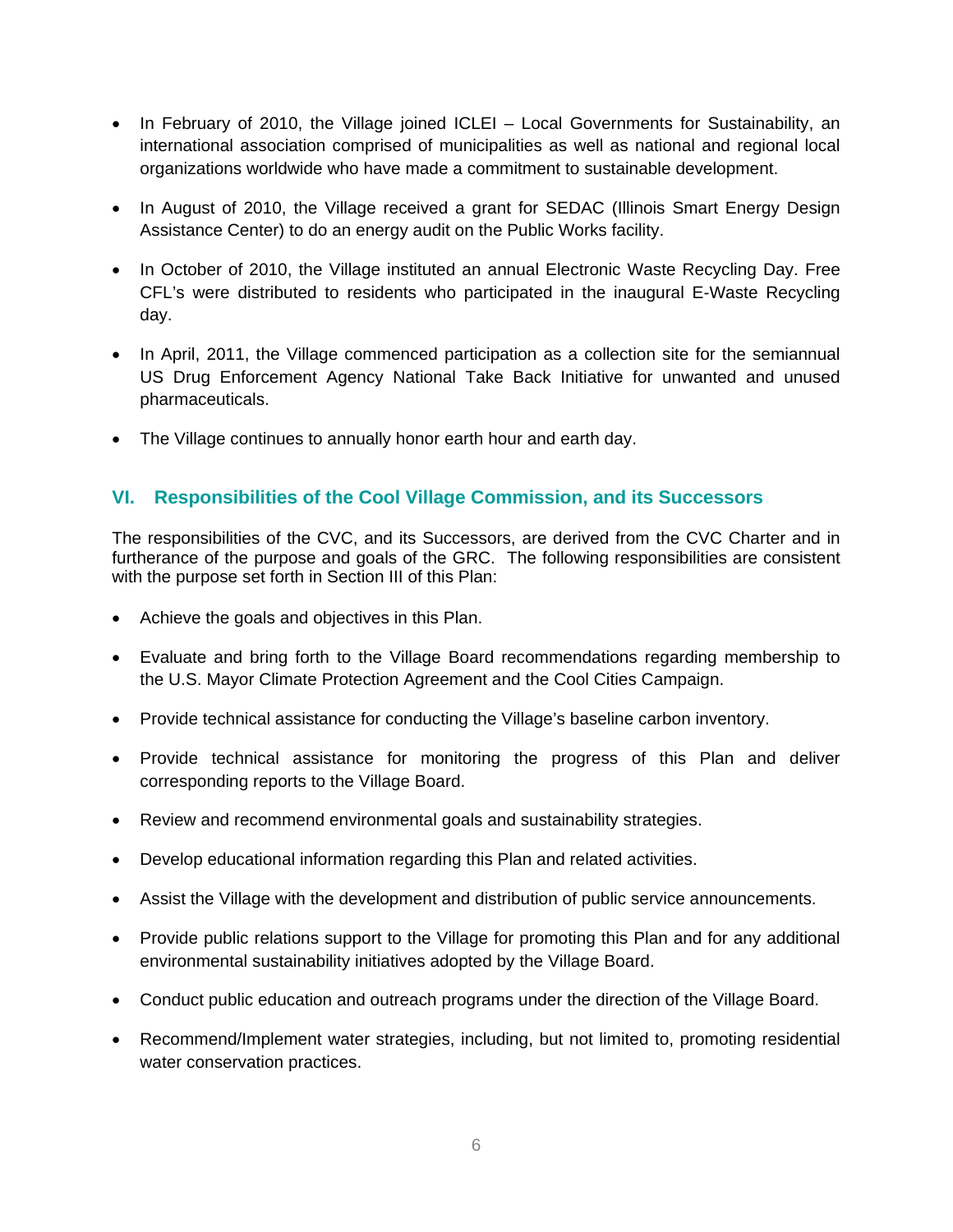- Recommend/Implement waste strategies, including, but not limited to, enacting e-waste recycling programs.
- Participate in the Northern Illinois energy Project's Residential Lighting Program.
- Recommend/Implement air, energy and land strategies.
- Prepare periodic reports for the Village Board.

# **VII. Actions taken by the Cool Village Commission**

Since its inception, the CVC has taken the following actions:

- Held regular monthly meetings since February of 2010 in an effort to plan, prioritize and achieve the agenda set forth in the CVC Charter and the directives set by the Village Board.
- Facilitated the Village's membership to ICLEI Local Governments for Sustainability, an international organization comprised of over 1000 municipalities worldwide.
- Facilitated the Village's grant for any energy audit by SEDAC.
- Conducted an emissions inventory. The baseline carbon use audit is necessary to measure the Villages progress in reducing its carbon footprint.
- Proposed Community recommendations to the Board based upon the strategies identified by the GRC.
- Participated in community events, including E-waste recycling events, Drug Take Back days, and the La Grange Park Business Association Bike Fest.

# **VIII. Carbon Emissions Inventory**

Throughout 2010 and through the efforts of the Village's Cool Village's Commission, the Village conducted a carbon emissions inventory utilizing a data framework provided by ICLEI or Local Governments for Sustainability (www.iclei.org). The results of this inventory are detailed in two documents attached as appendices, one focusing on the Village as a governmental unit and one that is community wide that incorporates residential dwellings, businesses and organizations, schools and industry. Each of the reports includes baseline data and targets for reducing emissions.

Data from the ICLEI inventory process revealed which carbon emissions were reasonably within our control for target reductions and those of which there was little to no control. One such example where LGP may have little impact is the emissions that result from vehicle miles traveled. While the Village can encourage the use of public transportation and car-pooling to individual households, the majority of the vehicle miles traveled in La Grange Park is a product of circumstance, occurring on La Grange Road, a major thoroughfare for north-south traffic in the western suburbs located within the Village's boundaries, and other state roads.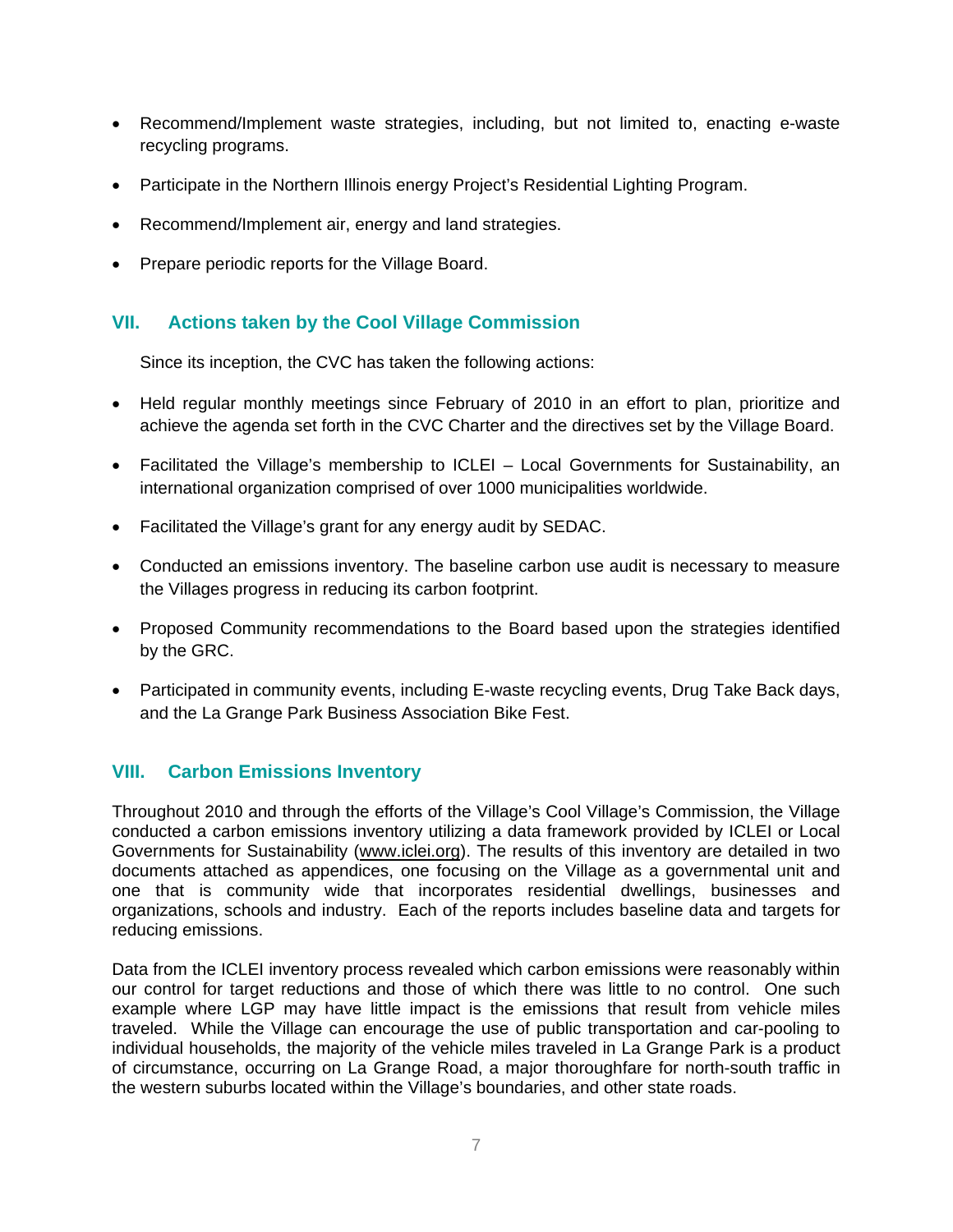# **IX. Target Reduction of Green House Gas Emissions**

The Carbon Emissions Inventory provides a basis to establish a GHG emission reduction target as compared to the baseline data. A target provides a goal which the community and local government can strive to achieve and a way to measure progress toward achieving the goal (as compared to the established baseline).

Today the human community is producing approximately twice as much CO2 as the earth's natural carbon sinks (oceans, forest, etc.) can absorb. That means even if emissions are stabilized at current levels, greenhouse gas concentrations would continue to increase dramatically. The international scientific community recommends an 80% reduction in GHG emissions by 2050 to reach levels that will significantly slow global warming. In order to achieve this international goal, La Grange Park must reduce GHG emissions approximately 2% annually from 2009 GHG emission levels.

When developing our GHG emission reduction target, the CVC also wanted to develop a realistic target. Many municipal GHG emission reduction targets were reviewed. After considering the scientific and municipal target information, the CVC decided to set a stretch target of 2% GHG reduction annually. The accounting of GHG emissions will include community wide and government operations emissions, but not the emissions generated by pass-through transportation.

# **X. Framework for the Village of La Grange Park Sustainable Strategies**

There are a myriad of education activities, strategies and practices available to a municipality to achieve its identified goals to reduce its carbon footprint and improve air and water quality. The Village of La Grange Park will target the following strategies. Under each strategy are examples of possible activities and practices, but the Village government by no means shall be obligated to implement or be limited by the examples in pursuing the strategies. Specific activities will be determined according to the Strategic Decision Making Process outlined in Section XI of this Plan.

# *Water Strategies*

- Promote water strategies involving best storm water management practices, such as permeable pavers, native landscaping, rain barrels, rain gardens, and drought tolerant grass seed.
- Encourage the enhancement of Watering Restrictions in the Village Code.
- Encourage sub-metering where feasible. (e.g., tenant spaces, commercial process specific sub-metering applications, etc.)
- Create Pamphlets and other educational pieces on Water Conservation and Clean Water Strategies. Both pamphlets and possible exhibits at Village and community functions would educate children and adults the importance of planting native landscaping, disconnecting downspouts from the underground drain tile surrounding their homes, and the proper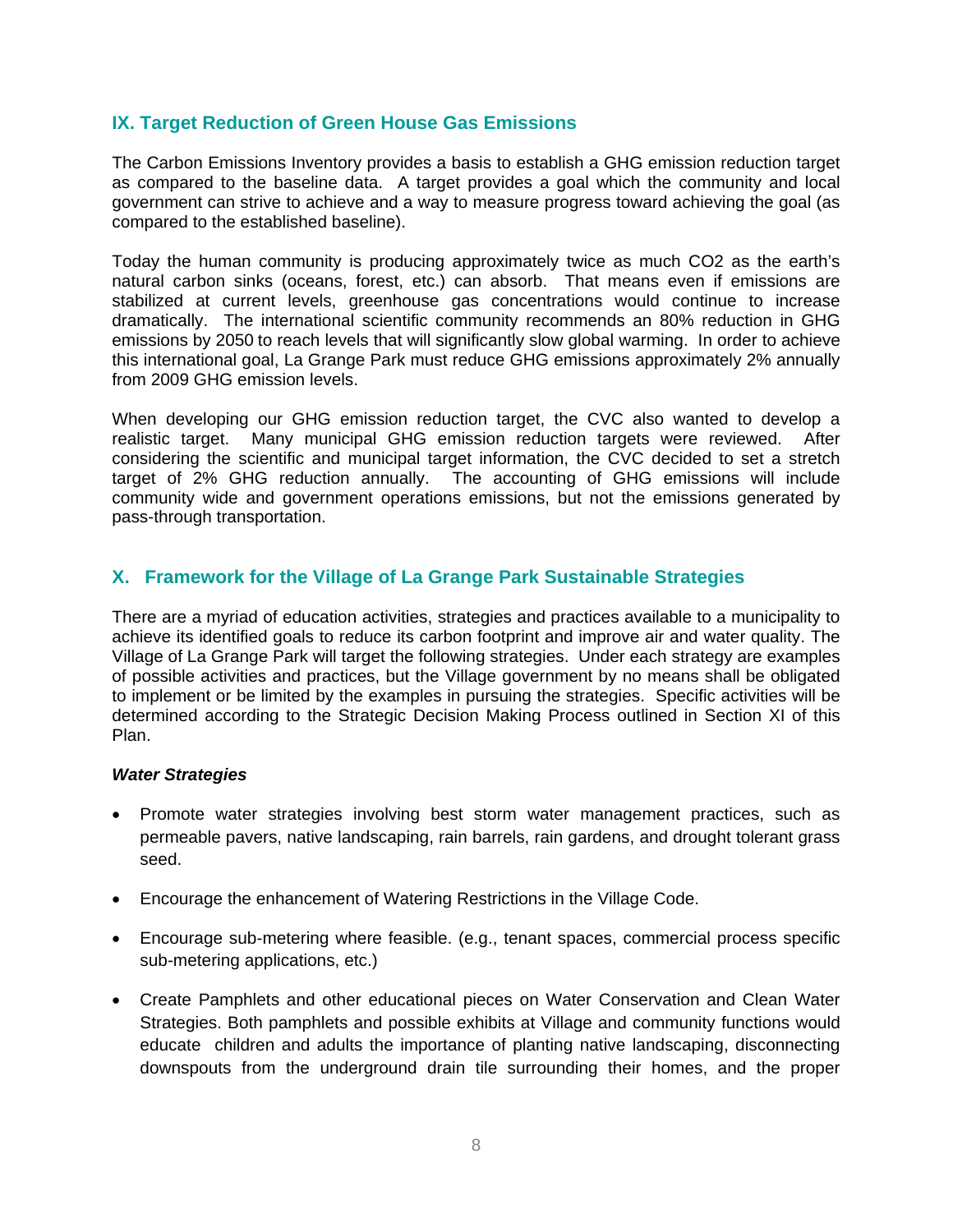disposal methods for expired prescription medication. Education is key to increasing the implementation of effective water strategies in the community.

# *Land Strategies*

- Investigate grant opportunities that promote sustainable land strategy practices.
- Keep apprised of sustainable land strategy practices available to the Village.
- Consideration of investigating the plausibility and cost effectiveness of installing a roof garden atop Village Hall.
- Promote the current Resident Purchase Parkway Tree Program.
- Periodically evaluate programs that encourage tree planting and improvement of the urban landscape.
- Periodically evaluate available preventive practices for the Emerald Ash Borer and other arboreal threats

# *Air Strategies*

- Educate the community on the negative impact of car idling. Idling is wasteful, harmful to passengers, and car engines.
- Involve the community through school environmental clubs, local competitions to select signage, and post informational signage throughout the community.
- Review the feasibility of retrofitting existing municipal vehicles with pollution control devices.
- Encourage the public to take advantage of the benefits of non-automotive travel.

# *Energy Strategies*

- Participate in the Energy Star Portfolio Manager Program. Portfolio Manager is an interactive energy management tool that allows participants to track and assess energy and water consumption of its buildings in a secure online environment. Portfolio Manager can help set investment priorities, identify under-performing buildings, verify efficiency improvements and justify EPA recognition, under the Energy Star Program, for superior environmental performance.
- Receive information from the EPA Region 5 Community Climate Change Network. This network provides information and opportunities about energy efficiency and greenhouse gas reduction to municipalities. (completed)
- Consider joining the U.S. EPA Green Power Partnership Program. This Program encourages the use of renewable energy.
- Share information with the Community on options for residents to purchase renewable energy through alternative electricity providers.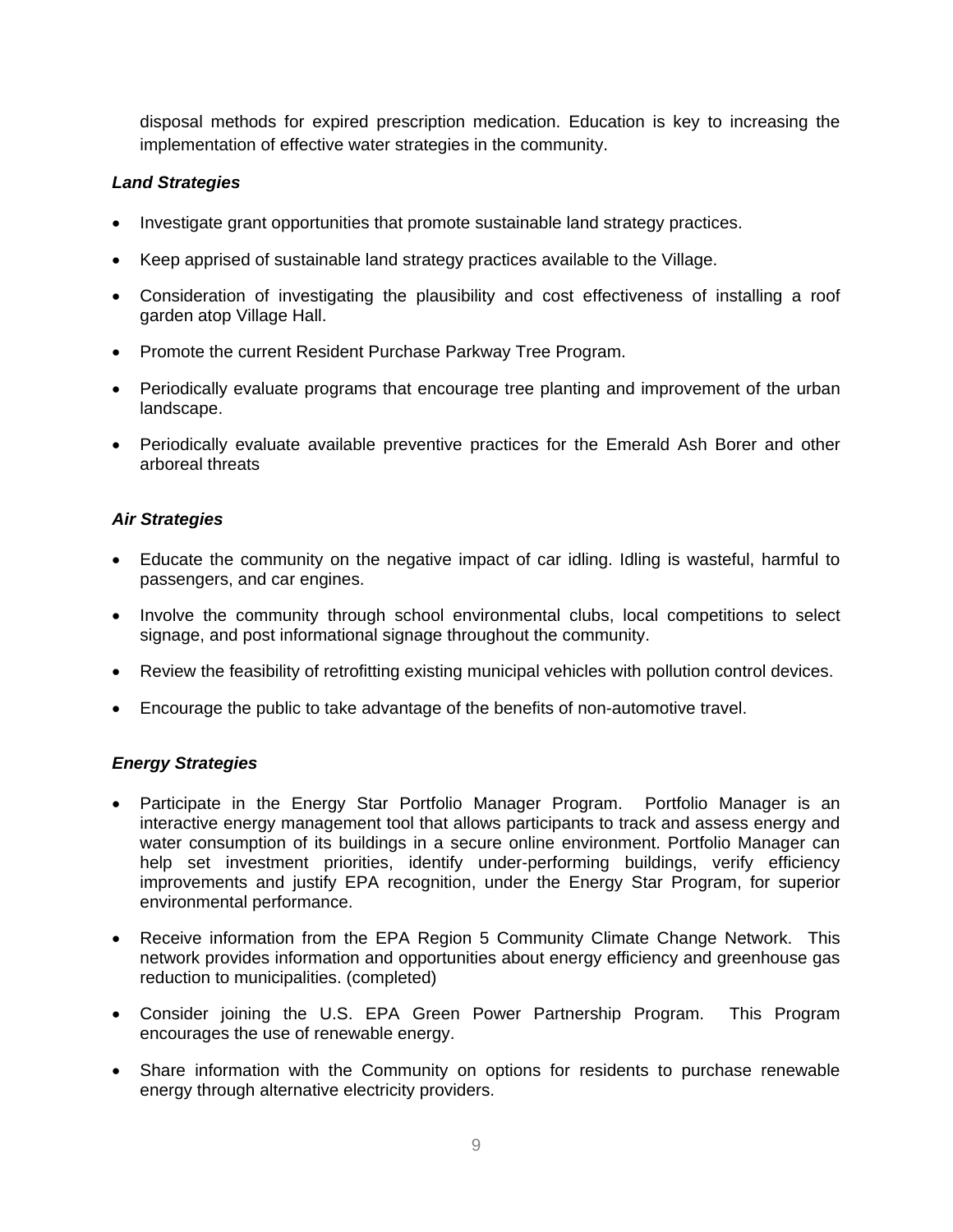• Encourage applications for SEDAC (Illinois Smart Energy Design Assistance Center) Grants and other grants applicable to environmental sustainability.

#### *Energy Efficient Lighting Strategies*

- Engage in a number of activities to increase the utilization of energy efficient lighting. Hold participatory events, i.e., hold periodic lighting awareness & distribution events. For these events it is recommended to solicit local business for sponsorship, provide an educational component, and encourage incentives for local purchase.
- Distribute awareness aids. Publish and distribute lifecycle information at local vendor locations and local recycling centers. Provide lighting technical assistance resources and information on hazardous waste collection.
- Provide educational information on energy efficiency lighting. Supply information on proper application dimmer use. Identify cold weather locations. Provide information on the proper discarding of waste not acceptable for street side garbage disposal. Include information on collection sites; recycling and disposal; and breakage and proper cleanup.

#### *Waste Recycling and E-Waste Mitigation Strategies*

- Hold periodic E-waste Recycling Days. Develop strategies to coordinate and co-market the event with neighboring communities. Create community awareness and education regarding E-waste and recycling.
- Consider an ongoing metal recycling site and/or program within the Village. Develop an education program for the Village regarding metal recycling. Work with service provider to benchmark program. Establish a strategy to grow the program.

# **XI. Strategic Decision Making Process**

The CVC, or its Successor, will consider each proposed initiative and will research promising proposals and their likelihood of success if implemented. Initiatives showing merit will be prioritized according to community need, resource requirements and overall cost of implementation. A cost benefit analysis of the proposed initiative will also be performed. Initiatives low in priority or in need of refinement will be referred for follow up analysis or will be reconsidered in the future based on need.

Ideas for initiative proposals to include in this Plan may come from citizens within the community, initiatives employed by other municipalities, or those of State and Federal agencies. Initiative proposals that have a high probability of success and fit within the goals of this Plan will have a high likelihood of consideration. The success of this Plan relies on manageable initiatives that promise demonstrable outcomes for the citizenry and the environment.

Favorably evaluated proposals will be formally introduced to the Village Board for review, and will include detailed information regarding key objectives, costs of deployment, resources required, benefits to the community, potential liability issues, and relevant timelines for development and deployment. The Village Board will consider the proposed initiative in the context of benefits to the community. If the Village Board approves the initiative proposal, the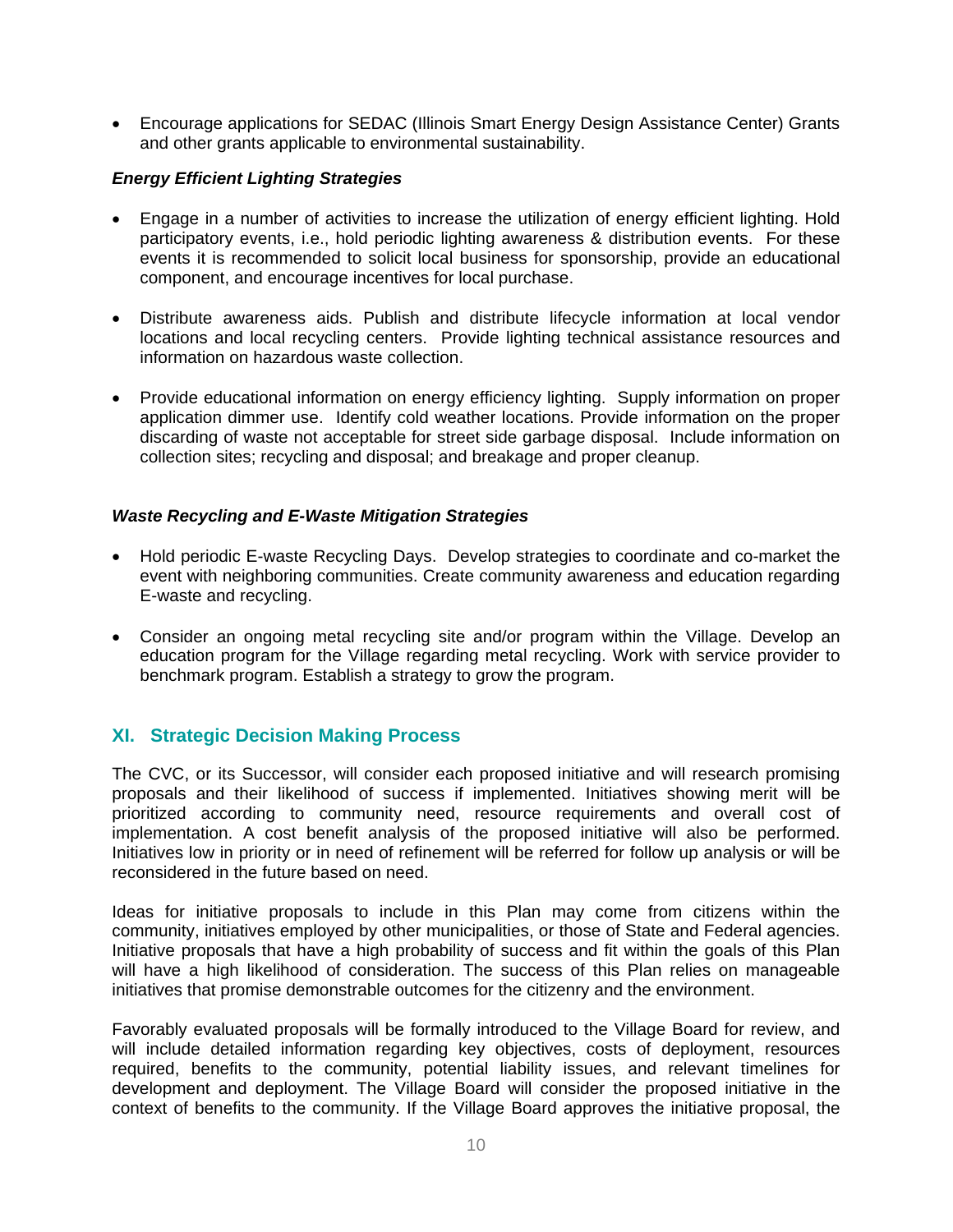CVC, or its Successor, will create a formal action plan for deployment. The completed initiative including the action plan will then be included as an appendix to the existing Village Sustainability Plan.

# **XII. Sustainability Plan Review**

The Village Board shall evaluate the existing Village Sustainability Plan for necessary changes every two years, or as needed as determined by the Village Board.

# **XIII. Successor to the Cool Village Commission**

Three months prior to the completion of the CVC term, the Village Board shall take steps to extend the CVC or create a Successor to advance the purpose set forth in Section III of this Plan.